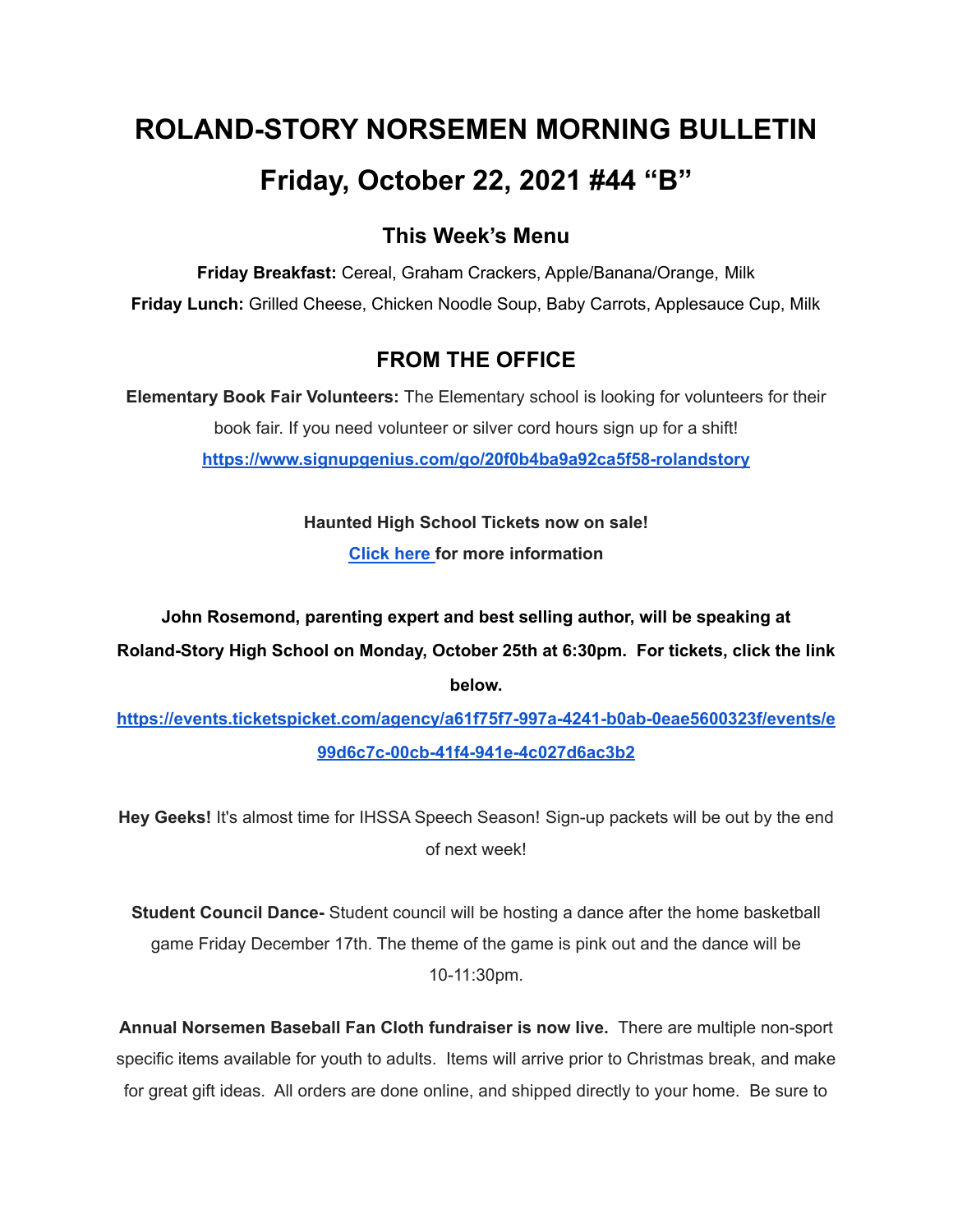utilize the size chart provided on the Fan Cloth website. Link to online store is

[fancloth.shop/NLZVR](http://fancloth.shop/NLZVR). To give order credit to a member of the Norsemen baseball team just put

in their name at checkout. Deadline for orders will be midnight 11/5. Contact Coach Hill,

chill@roland-story.k12.ia.us, with any questions you may have regarding the order.

#### **Attendance Reminders:**

**1.** Please notify the office in advance of any appointments.

2. Parents must call, email or send a note to excuse any absence.

- 3. Students must check out in the office before leaving the building. Parents do not need to come in the office to sign a student out.
- 4. If a student is leaving in the middle of a class they need a blue sheet from the office to be able to leave.

5. When sending attendance emails please use [hsattendance@roland-story.k12.ia.us](mailto:hsattendance@roland-story.k12.ia.us)



## **[COUNSELOR](https://docs.google.com/document/d/1vmwczNPbDzXe9vFaG5LJMQ7NYDv-i4oQJHybqA65TUc/edit?usp=sharing) FOLDER (9-12)-Click here**

**HUMAN TRAFFICKING** A presentation on this subject will be held *Thursday, October 21st,* at RSHS. RS students and parents are invited to attend. This is a free presentation so invite others if you wish. Please see the [attached](https://drive.google.com/file/d/1yauLbYbFOUL1W6YeHUsplVp9VT4j6PbF/view?usp=sharing) flyer.

## **Parents and Students, check out the list of DMACC Career Days: [Click](https://www.dmacc.edu/careerdiscovery/Pages/careerdiscovery.aspx) here**

**DMACC Semester 2 online classes now available.** You MUST be proficient in the areas of math, science, and language arts. The scores are based on your 2020-2021 ISASP assessments. Click here and read the [directions!](https://docs.google.com/document/d/1DwEmgrLuBDkU4bqokTEqzimj1v3EFqhLcx5OUZTQjsg/edit?usp=sharing) :)

## **Scholarships**

**Hixson [Opportunity](https://www.hixson.dso.iastate.edu/application/online-application-process) Awards for Iowa State University**

\$Half-Tuition Due 12/15